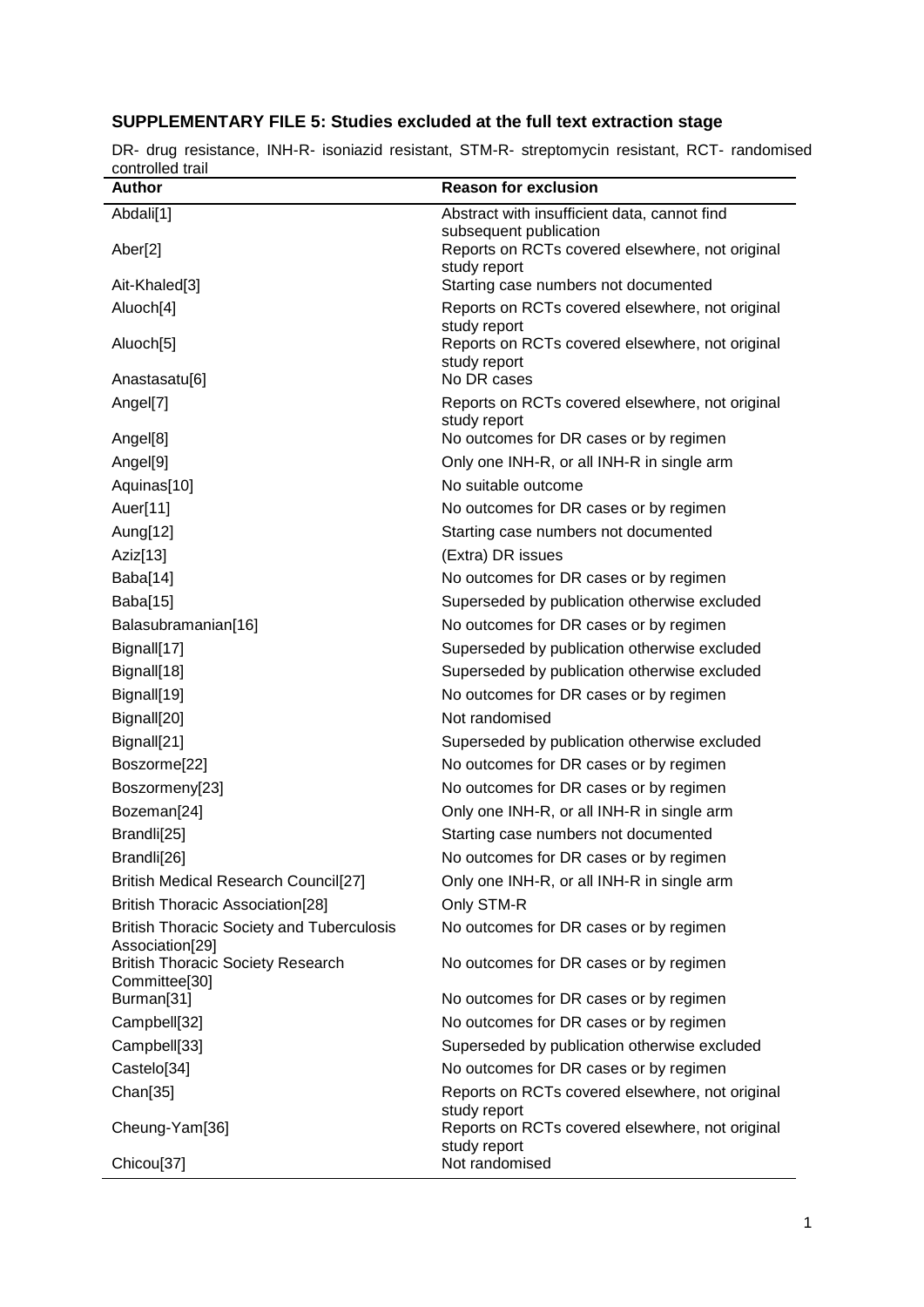| <b>Author</b>                                                                                                    | <b>Reason for exclusion</b>                                                           |
|------------------------------------------------------------------------------------------------------------------|---------------------------------------------------------------------------------------|
| Chicou <sup>[38]</sup>                                                                                           | Starting case numbers not documented                                                  |
| Chiolero[39]                                                                                                     | Starting case numbers not documented                                                  |
| Chmelev[40]                                                                                                      | No outcomes for DR cases or by regimen                                                |
| Chukanov[41]                                                                                                     | No outcomes for DR cases or by regimen                                                |
| Citron[42]                                                                                                       | Only STM-R                                                                            |
| Conde[43]                                                                                                        | No outcomes for DR cases or by regimen                                                |
| Cooperative Study Unit on Chemotherapy of<br>Tuberculosis of the National Sanatoria<br>$[44]$                    | No DR cases                                                                           |
| Cooperative Study Unit on Chemotherapy of<br>Tuberculosis of the National Sanatoria in<br>Japan[45]              | No DR cases                                                                           |
| Cooperative Study Unit on Chemotherapy of<br>Tuberculosis of the National Sanatoria in<br>Japan[46]              | No DR cases                                                                           |
| Cooperative Study Unit on Chemotherapy of<br>Tuberculosis of the National Sanatoria in                           | No DR cases                                                                           |
| Japan[47]<br>Cooperative Study Unit on Chemotherapy of<br>Tuberculosis of the National Sanatoria in<br>Japan[48] | No outcomes for DR cases or by regimen                                                |
| Cowie[49]                                                                                                        | Not randomised                                                                        |
| de Figueiredo[50]                                                                                                | Not randomised                                                                        |
| Demidik[51]                                                                                                      | Not chemotherapy                                                                      |
| Diacon[52]                                                                                                       | No DR cases                                                                           |
| Dingley[53]                                                                                                      | No outcomes for DR cases or by regimen                                                |
| Donomae[54]                                                                                                      | (Extra) DR issues                                                                     |
| Dormer[55]                                                                                                       | No DR cases                                                                           |
| Doster[56]                                                                                                       | Not randomised                                                                        |
| Doster[57]                                                                                                       | No DR cases                                                                           |
| East African/British Medical Research<br>Council[58]                                                             | Not randomised                                                                        |
| El Fassi el Fahr[59]                                                                                             | Not randomised                                                                        |
| Enta and Eec-tuberculosis Concerted<br>Actions[60]<br>Eule[61]                                                   | Abstract with insufficient data, cannot find<br>subsequent publication<br>No DR cases |
| Farga[62]                                                                                                        | No outcomes for DR cases or by regimen                                                |
| Favez[63]                                                                                                        | No DR cases                                                                           |
| Favez[64]                                                                                                        | Starting case numbers not documented                                                  |
| Favez[65]                                                                                                        | No DR cases                                                                           |
| Felten[66]                                                                                                       | No outcomes for DR cases or by regimen                                                |
| Gillespie[67]                                                                                                    | No outcomes for DR cases or by regimen                                                |
| Girling[68]                                                                                                      | Not randomised                                                                        |
| Gomi[69]                                                                                                         | Not randomised                                                                        |
| Gomi[70]                                                                                                         | Not randomised                                                                        |
| Gonzales Montanler[71]                                                                                           | Superseded by publication otherwise excluded                                          |
| Gonzalez-Montaner[72]                                                                                            | No outcomes for DR cases or by regimen                                                |
| Gonzalez-Montaner[73]                                                                                            | No DR cases                                                                           |
| Grassi[74]                                                                                                       | No DR cases                                                                           |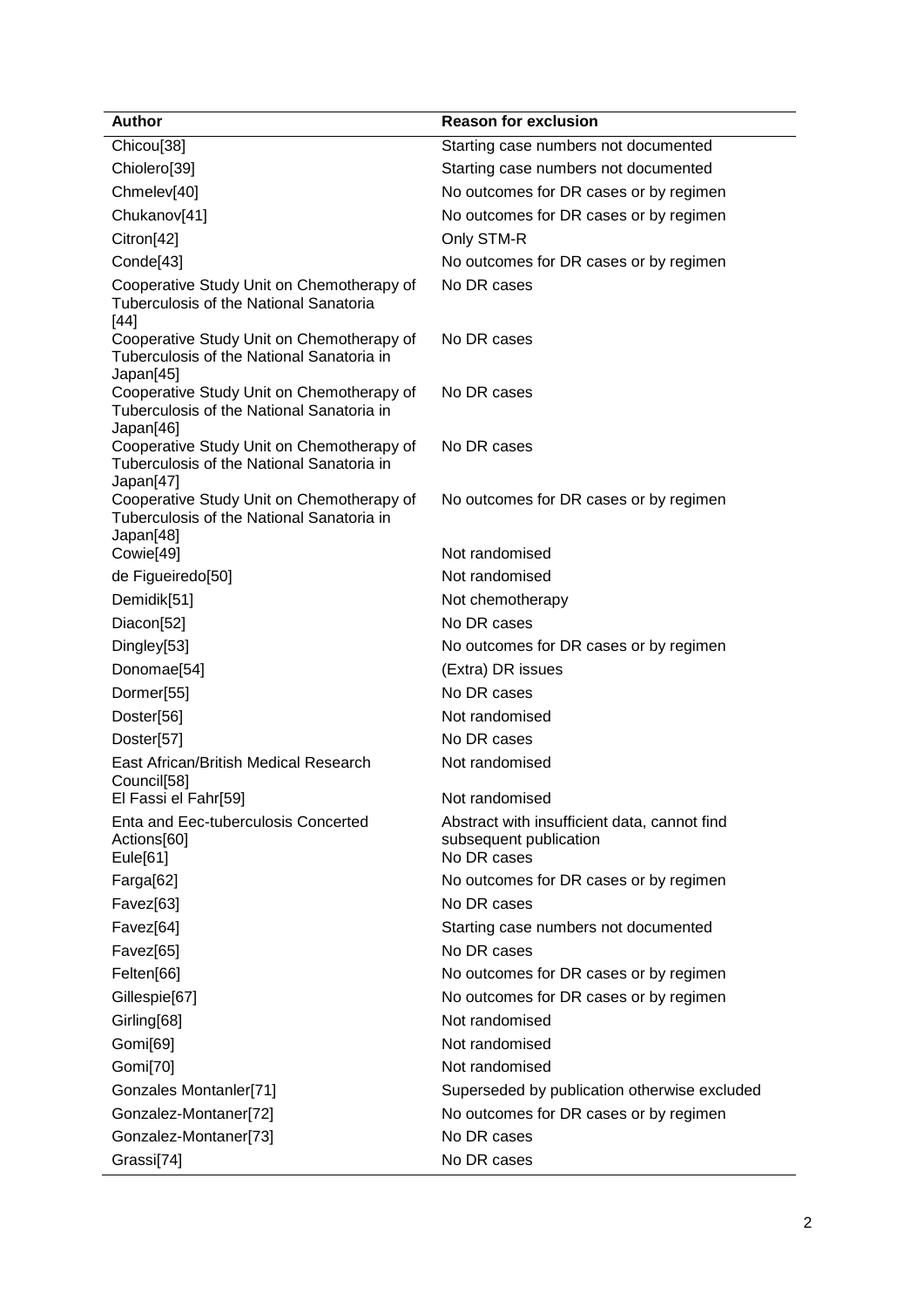| <b>Author</b>                                                                                     | <b>Reason for exclusion</b>                                            |
|---------------------------------------------------------------------------------------------------|------------------------------------------------------------------------|
| Gupta[75]                                                                                         | Superseded by publication otherwise excluded                           |
| Gyselen[76]                                                                                       | Only one INH-R, or all INH-R in single arm                             |
| He[77]                                                                                            | Starting case numbers not documented                                   |
| Heemskerk[78]                                                                                     | Protocol; outcomes not yet published                                   |
| Holden[79]                                                                                        | No control arm                                                         |
| Hong Kong Chest Service/British Medical<br>Research Council[80]                                   | (Extra) DR issues                                                      |
| Hong Kong Tuberculosis Treat<br>Service/British Medical Research Council[81]                      | No outcomes for DR cases or by regimen                                 |
| Hong Kong Tuberculosis Treat<br>Service/British Medical Research Council[82]                      | Not randomised                                                         |
| Hong Kong Tuberculosis Treat<br>Service/British Medical Research Council[83]                      | No suitable outcome                                                    |
| Hong Kong Tuberculosis Treat<br>Service/Brompton Hospital/British Medical                         | Not randomised                                                         |
| Research Council[84]<br>Hong Kong Tuberculosis Treat<br>Service/Brompton Hospital/British Medical | Not randomised                                                         |
| Research Council[85]<br>Hong Kong Tuberculosis Treatment                                          | Not randomised                                                         |
| Services/British Medical Research<br>Council[86]                                                  |                                                                        |
| Huang[87]                                                                                         | No outcomes for DR cases or by regimen                                 |
| Huet[88]                                                                                          | Only thiacetazone resistant                                            |
| International Union against Tuberculosis<br>[89]                                                  | Only one INH-R, or all INH-R in single arm                             |
| Jawahar[90]                                                                                       | No outcomes for DR cases or by regimen                                 |
| Kang[91]                                                                                          | Starting case numbers not documented                                   |
| Kim[92]                                                                                           | No DR cases                                                            |
| Kleeberg[93]                                                                                      | No outcomes for DR cases or by regimen                                 |
| Larbaoui[94]                                                                                      | Superseded by publication otherwise excluded                           |
| Larbaoui[95]                                                                                      | Some sensitive cases, quite imbalanced by arm                          |
| Larbaoui[96]                                                                                      | No outcomes for DR cases or by regimen                                 |
| Li[97]                                                                                            | Starting case numbers not documented                                   |
| Lienhardt <sup>[98]</sup>                                                                         | No outcomes for DR cases or by regimen                                 |
| Lind[99]                                                                                          | Superseded by publication otherwise excluded                           |
| Long[100]                                                                                         | No outcomes for DR cases or by regimen                                 |
| Macnab[101]                                                                                       | No outcomes for DR cases or by regimen                                 |
| Maekawa[102]                                                                                      | Abstract with insufficient data, cannot find<br>subsequent publication |
| Mawer[103]                                                                                        | No outcomes for DR cases or by regimen                                 |
| Medical Research Council Working Party on<br>Tuberculosis of the Spine[104]                       | No outcomes for DR cases or by regimen                                 |
| Meissner[105]                                                                                     | Only one INH-R, or all INH-R in single arm                             |
| Merle[106]                                                                                        | No outcomes for DR cases or by regimen                                 |
| MRC Working Party on Tuberculosis of the<br>Spine[107]                                            | Reports on RCTs covered elsewhere, not original<br>study report        |
| Mukadi[108]                                                                                       | Superseded by publication otherwise excluded                           |
| Narayanan[109]                                                                                    | Reports on RCTs covered elsewhere, not original<br>study report        |
| National Cooperative Group On Clinical<br>Study Of Rifapentine[110]                               | No outcomes for DR cases or by regimen                                 |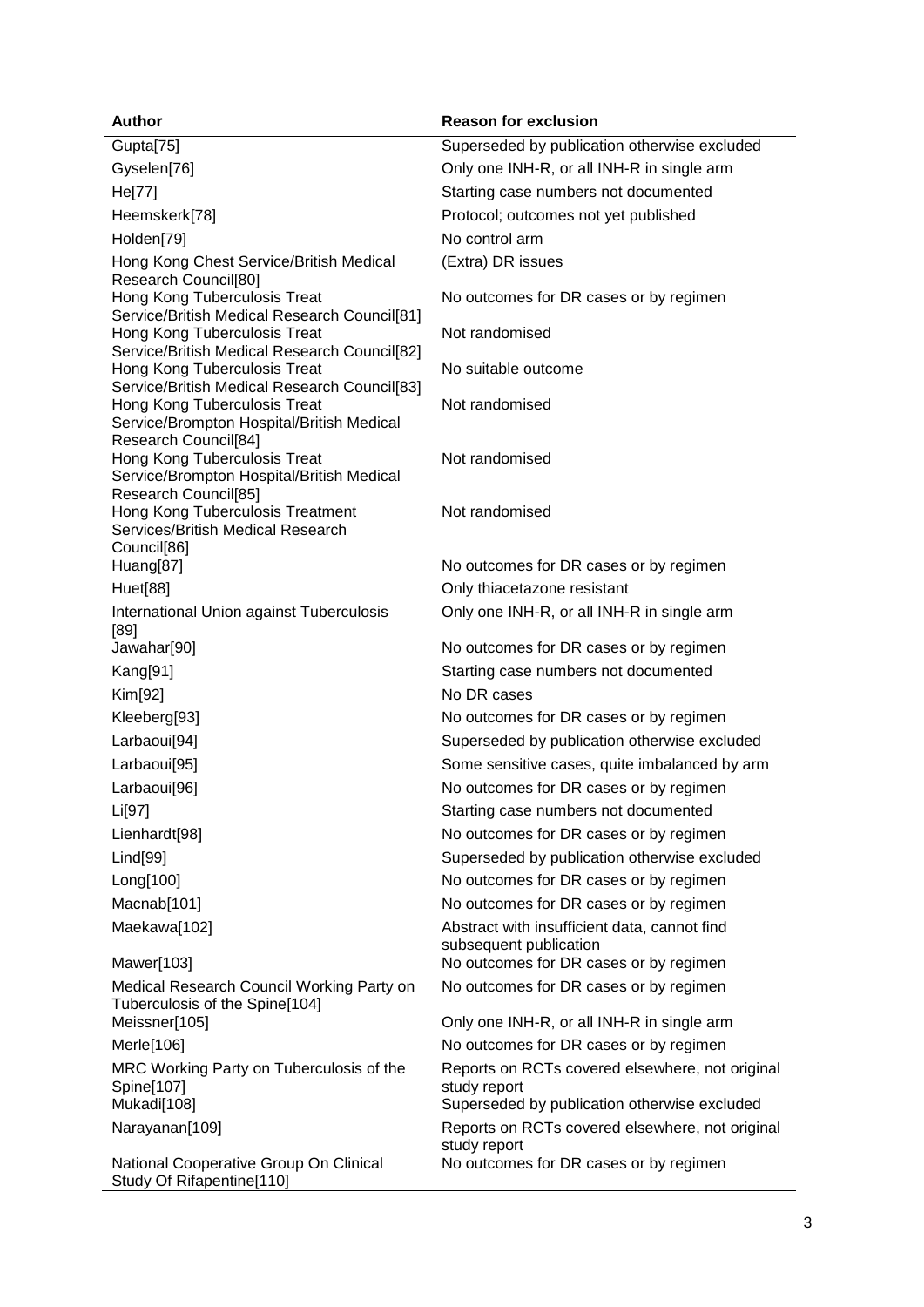| <b>Author</b>                                           | <b>Reason for exclusion</b>                                     |
|---------------------------------------------------------|-----------------------------------------------------------------|
| Nitti[111]                                              | (Extra) DR issues                                               |
| Nunn[112]                                               | No outcomes for DR cases or by regimen                          |
| Pamra[113]                                              | No outcomes for DR cases or by regimen                          |
| Perriens[114]                                           | No outcomes for DR cases or by regimen                          |
| Pilheu[115]                                             | No outcomes for DR cases or by regimen                          |
| Poh[116]                                                | Reports on RCTs covered elsewhere, not original                 |
| Pult[117]                                               | study report<br>No control arm                                  |
| Punnotok[118]                                           | No outcomes for DR cases or by regimen                          |
| Rabier[119]                                             | (Extra) DR issues                                               |
| Radenbach[120]                                          | No outcomes for DR cases or by regimen                          |
| Ramasamy[121]                                           | No outcomes for DR cases or by regimen                          |
| Research Committee of the British                       | Not randomised                                                  |
| Tuberculosis Association[122]                           |                                                                 |
| Research Committee of the Tuberculosis                  | No outcomes for DR cases or by regimen                          |
| Association of India<br>[123]                           |                                                                 |
| Reves[124]                                              | No control arm                                                  |
| Rey[125]                                                | No outcomes for DR cases or by regimen                          |
| Rist[126]                                               | No outcomes for DR cases or by regimen                          |
| Rist[127]                                               | Not randomised                                                  |
| Robitzek[128]                                           | Superseded by publication otherwise excluded                    |
| Rogowski[129]                                           | Abstract with insufficient data, cannot find                    |
|                                                         | subsequent publication                                          |
| Ruslami[130]                                            | No outcomes for DR cases or by regimen                          |
| Salinger[131]                                           | No outcomes for DR cases or by regimen                          |
| Schutz[132]                                             | No outcomes for DR cases or by regimen                          |
| Schutz[133]                                             | No suitable outcome                                             |
| Shennan[134]                                            | No DR cases                                                     |
| Shishito[135]                                           | No DR cases                                                     |
| Snider[136]                                             | Reports on RCTs covered elsewhere, not original<br>study report |
| Snider[137]                                             | No outcomes for DR cases or by regimen                          |
| Sokolova[138]                                           | No control arm                                                  |
| Sokolova[139]                                           | No control arm                                                  |
| Sokolova[140]                                           | No outcomes for DR cases or by regimen                          |
| Somner[141]                                             | Reports on RCTs covered elsewhere, not original                 |
|                                                         | study report                                                    |
| Somner[142]                                             | Superseded by publication otherwise excluded                    |
| Stahle[143]                                             | No outcomes for DR cases or by regimen                          |
| Steininger[144]                                         | No outcomes for DR cases or by regimen                          |
| Sung[145]                                               | No outcomes for DR cases or by regimen                          |
| Sutherland[146]                                         | No outcomes for DR cases or by regimen                          |
| Swai[147]                                               | Reports on RCTs covered elsewhere, not original<br>study report |
| Tala[148]                                               | Abstract with insufficient data, cannot find                    |
|                                                         | subsequent publication                                          |
| The British Thoracic Society Research<br>Committee[149] | No outcomes for DR cases or by regimen                          |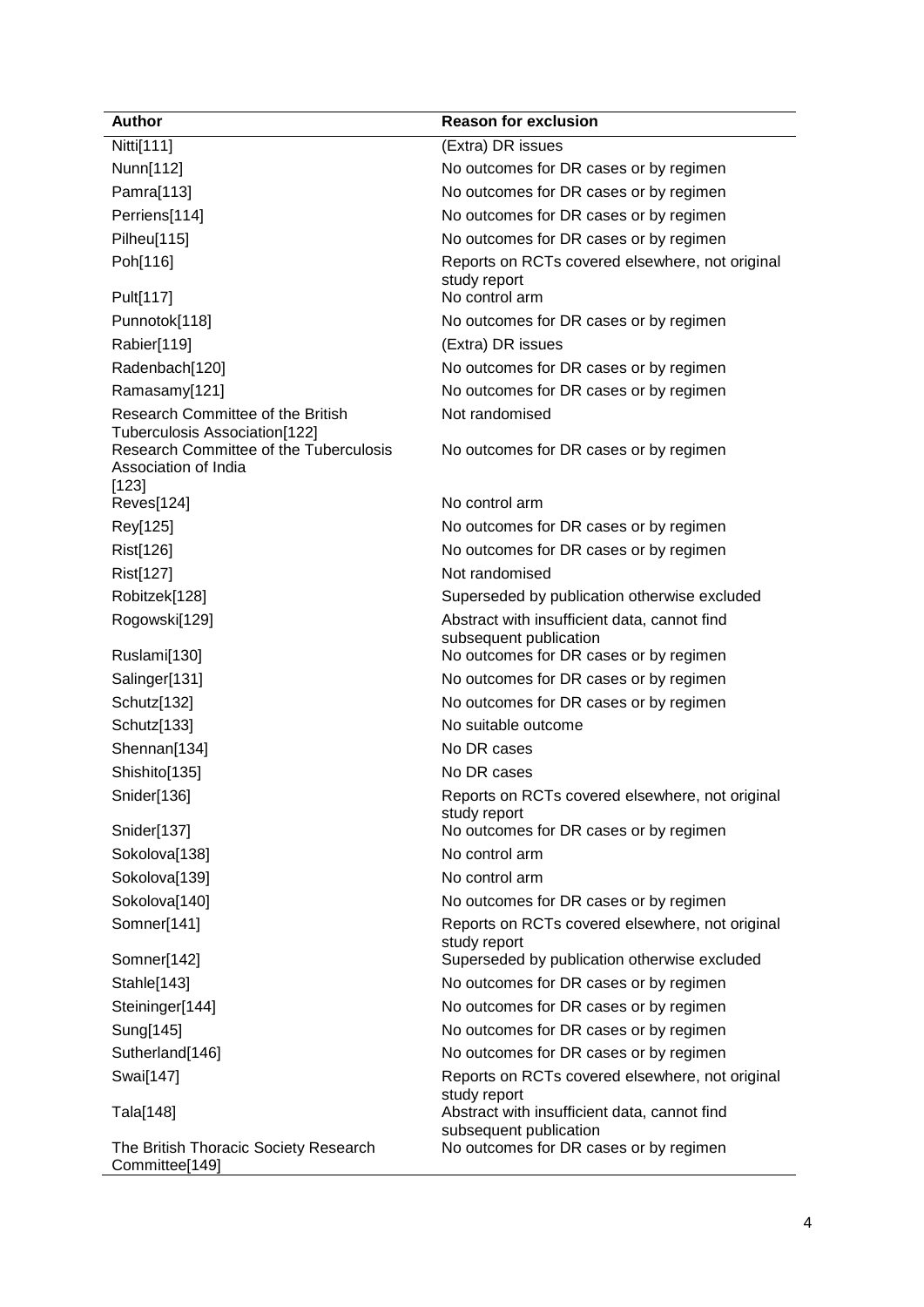| <b>Author</b>                                                                        | <b>Reason for exclusion</b>                  |
|--------------------------------------------------------------------------------------|----------------------------------------------|
| Thwaites[150]                                                                        | No outcomes for DR cases or by regimen       |
| Tripathy[151]                                                                        | No outcomes for DR cases or by regimen       |
| Tripathy[152]                                                                        | Not randomised                               |
| Tuberculosis Association of India[153]                                               | No outcomes for DR cases or by regimen       |
| Tuberculosis Chemotherapy Centre,<br>Madras[154]                                     | No outcomes for DR cases or by regimen       |
| United States Public Health Service<br>Tuberculosis Therapy Trial[155]               | No outcomes for DR cases or by regimen       |
| Valenzuela[156]                                                                      | No outcomes for DR cases or by regimen       |
| Velayutham[157]                                                                      | No suitable outcome                          |
| Viswanat[158]                                                                        | No outcomes for DR cases or by regimen       |
| Viswanathan[159]                                                                     | No outcomes for DR cases or by regimen       |
| Viswanathan[160]                                                                     | No control arm                               |
| Wang[161]                                                                            | No suitable outcome                          |
| Wissenschaftliche Arbeitsgemeinschaft für<br>die Therapie von Lungenkrankheiten[162] | No suitable outcome                          |
| Yamamoto[163]                                                                        | No outcomes for DR cases or by regimen       |
| Yan[164]                                                                             | Superseded by publication otherwise excluded |
| Yan[165]                                                                             | Superseded by publication otherwise excluded |
| Yan[166]                                                                             | Starting case numbers not documented         |
| Yang[167]                                                                            | Not randomised                               |
| Young[168]                                                                           | No outcomes for DR cases or by regimen       |
| Youssef[169]                                                                         | No outcomes for DR cases or by regimen       |
| Yu[170]                                                                              | No outcomes for DR cases or by regimen       |
| Zhang[171]                                                                           | No outcomes for DR cases or by regimen       |

## **Reference list**

- 1 Abdali OE, Khair OA, Kamal MF, et al. The clinical efficacy, patient adherence to treatment and side effects of two 6 months regimes for the treatment of pulmonary TB. *Ann Thorac Med* 2009;4:01.
- 2 Aber VR, Nunn AJ. Short term chemotherapy of tuberculosis. Factors affecting relapse following short term chemotherapy. *Bull Int Union Tuberc* 1978;53:276-80.
- 3 Ait-Khaled N, Benadjila H, Loucif MS, et al. Controlled therapeutic trial on three second-line chemotherapy regimens (one of short duration) in pulmonary tuberculosis. *Bull Int Union Tuberc* 1976;51:95-102.
- 4 Aluoch JA. Controlled Clinical-Trial of 4 Short-Course Regimens of Chemotherapy for 2 Durations in the Treatment of Pulmonary Tuberculosis. *East Afr Med J* 1979;56:143.
- 5 Aluoch JA. 4th study of short term chemotherapy by the African and British Medical Research Councils. *Bull Int Union Tuberc* 1978;53:256-7.
- 6 Anastasatu C, Bercea O, Colan E. Controlled Clinical Trial on Smear Negative X-Ray Positive New Cases with A View to Establishing If and How to Treat Them. *Bull Int Union Tuberc* 1982;57:89.
- 7 ANGEL JH. Bta Short-Course Chemotherapy Studies. *Chest* 1981;80:722-4.
- 8 ANGEL JH, Campbell IA, Dyson A, et al. Short Course Chemo Therapy in Pulmonary Tuberculosis A Controlled Trial by the British Thoracic and Tuberculosis Association. *Lancet* 1976;2:1102-4.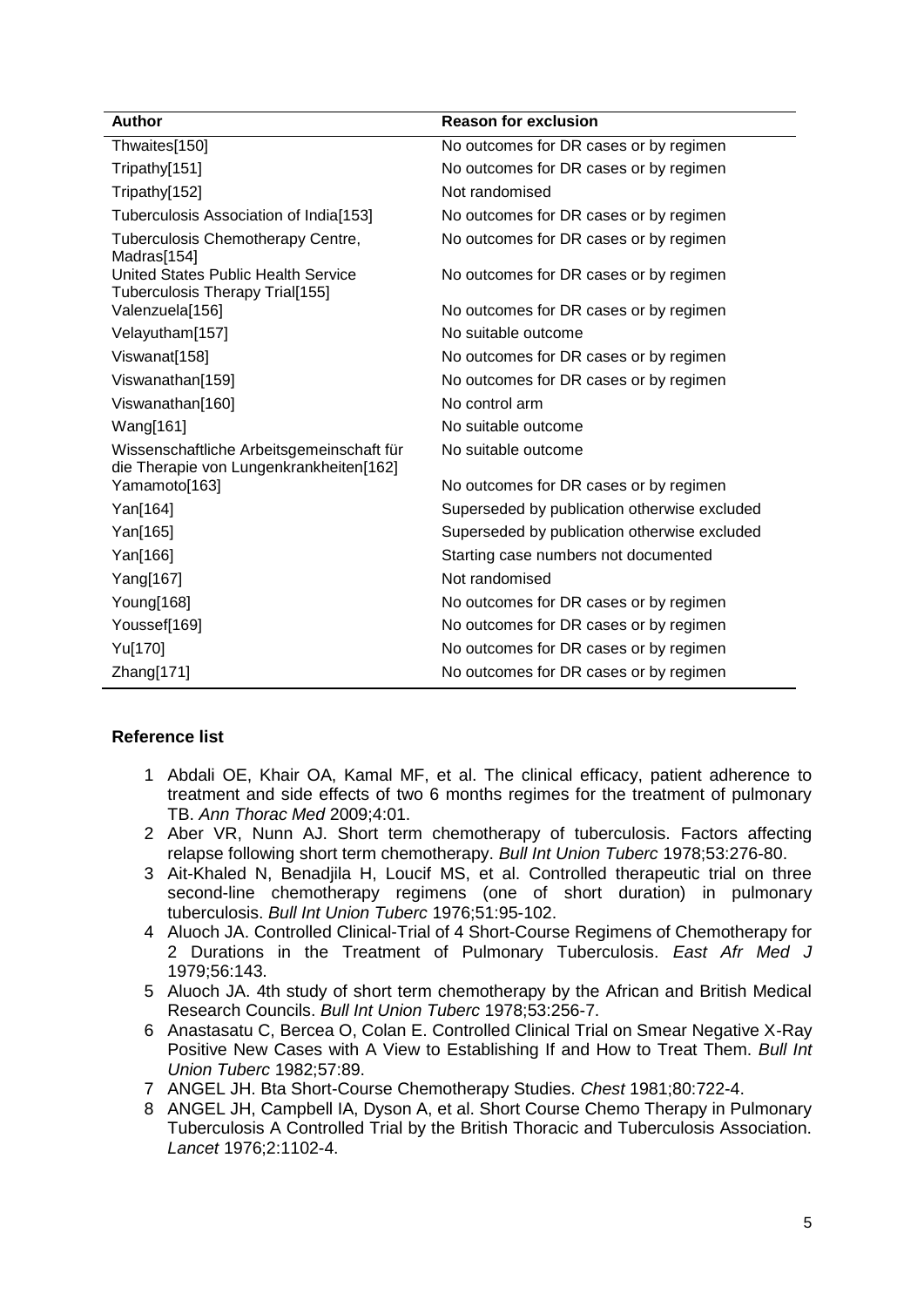- 9 ANGEL JH, Bhatia AL, Devadatta S, et al. A controlled comparison of cycloserine plus ethionamide with cycloserine plus thiacetazone in patients with active pulmonary tuberculosis despite prolonged previous chemotherapy. *Tubercle* 1963;44:215-24.
- 10 Aquinas M, Allan WG, Horsfall PA, et al. Adverse reactions to daily and intermittent rifampicin regimens for pulmonary tuberculosis in Hong Kong. *Br Med J* 1972;1:765- 71.
- 11 Auer C, Montejo L, Lagahid J, et al. Randomized controlled trial of daily vs thriceweekly anti-TB therapy in public health centres of Manila, Philippines. *Int J Tuberc Lung Dis* 2003;7:147.
- 12 Aung KJM, Declercq E, Ali M, et al. Extension of the intensive phase reduces relapse but not failure in a regimen with rifampicin throughout. *Int J Tuberc Lung Dis* 2012;16:01.
- 13 Aziz A, Ishaq M, Jaffer NA, et al. Clinical-Trial of 2 Short-Course (6-Month) Regimens and A Standard Regimen (12-Month) Chemotherapy in Retreatment of Pulmonary Tuberculosis in Pakistan - Results 18 Months After Completion of Treatment (Lahore Tuberculosis Study). *Am Rev Respir Dis* 1986;134:1056-61.
- 14 Baba H, Shinkai A, Izuchi R, et al. Long-Term Results of Short Course Chemotherapy for Pulmonary Tuberculosis Second Study B Results at 6 Years After the End of 4-9 Months of Chemotherapy for Pulmonary Tuberculosis. *Kekkaku* 1987;62:511-20.
- 15 Baba H, Shinkai A, Izuchi R, et al. Controlled Clinical Trial of 4 6 Month Regimens of Chemo Therapy for Pulmonary Tuberculosis. *Bull Int Union Tuberc* 1982;57:20.
- 16 Balasubramanian R, Nagarajan M, Balambal R, et al. Randomised controlled clinical trial of short course chemotherapy in abdominal tuberculosis: a five-year report. *Int J Tuberc Lung Dis* 1997;1:44-51.
- 17 Bignall JR. 3rd Chemotherapy Trial. *Bull Int Union Tuberc* 1968;40:48-9.
- 18 Bignall JR. Report on the present state of the second chemotherapy trial. *Bull Int Union Tuberc* 1967;39:91-6.
- 19 Bignall JR. A Controlled Trial of 5 Intermittent Chemo Therapy Regimens in Pulmonary Tuberculosis the 4th International Trial of the International Unit Against Tuberculosis. *Bull Int Union Tuberc* 1974;49:392-5.
- 20 Bignall JR. A controlled trial of three regimens of self-administered and supervised chemotherapy for pulmonary tuberculosis. A. General report. *Bull Int Union Tuberc* 1970;44:8-37.
- 21 Bignall JR. A comparison of regimens of ethionamide, pyrazinamide and cycloserine in re-treatment of patients with pulmonary tuberculosis. *Bull Int Union Tuberc* 1968;41:175-7.
- 22 Boszorme M, Schweige O. A Controlled Clinical Trial of Drug Treatment of New Cases of Pulmonary Tuberculosis. *Scand J Respir Dis* 1968;S:189-&.
- 23 Boszormenyi M, Fauszt I, Barat I, et al. A controlled clinical trial of ethionamide, cycloserine and pyrazinamide in previously treated patients with pulmonary tuberculosis. *Tubercle* 1965;46:143-50.
- 24 Bozeman L, Burman W, Metchock B, et al. Fluoroquinolone susceptibility among Mycobacterium tuberculosis isolates from the United States and Canada. *Clin Infect Dis* 2005;40:386-91.
- 25 Brandli O, Haegi V, Villiger B, et al. Short-term therapy of lung tuberculosis using a fixed combination of isoniazid, rifampicin and pyrazinamide. Results after 2 years. *Schweiz Med Wochenschr* 1989;119:299-305.
- 26 Brandli O, Dreher D, Morger D. Results of short-term tuberculosis therapy with isoniazid, rifampicin and pyrazinamide. *Schweiz Med Wochenschr* 1993;123:1300-6.
- 27 British Medical Research Council. Co-operative controlled trial of a standard regimen of streptomycin, PAS and isoniazid and three alternative regimens of chemotherapy in Britain. A report from the British Medical Research Council. *Tubercle* 1973;54:99- 129.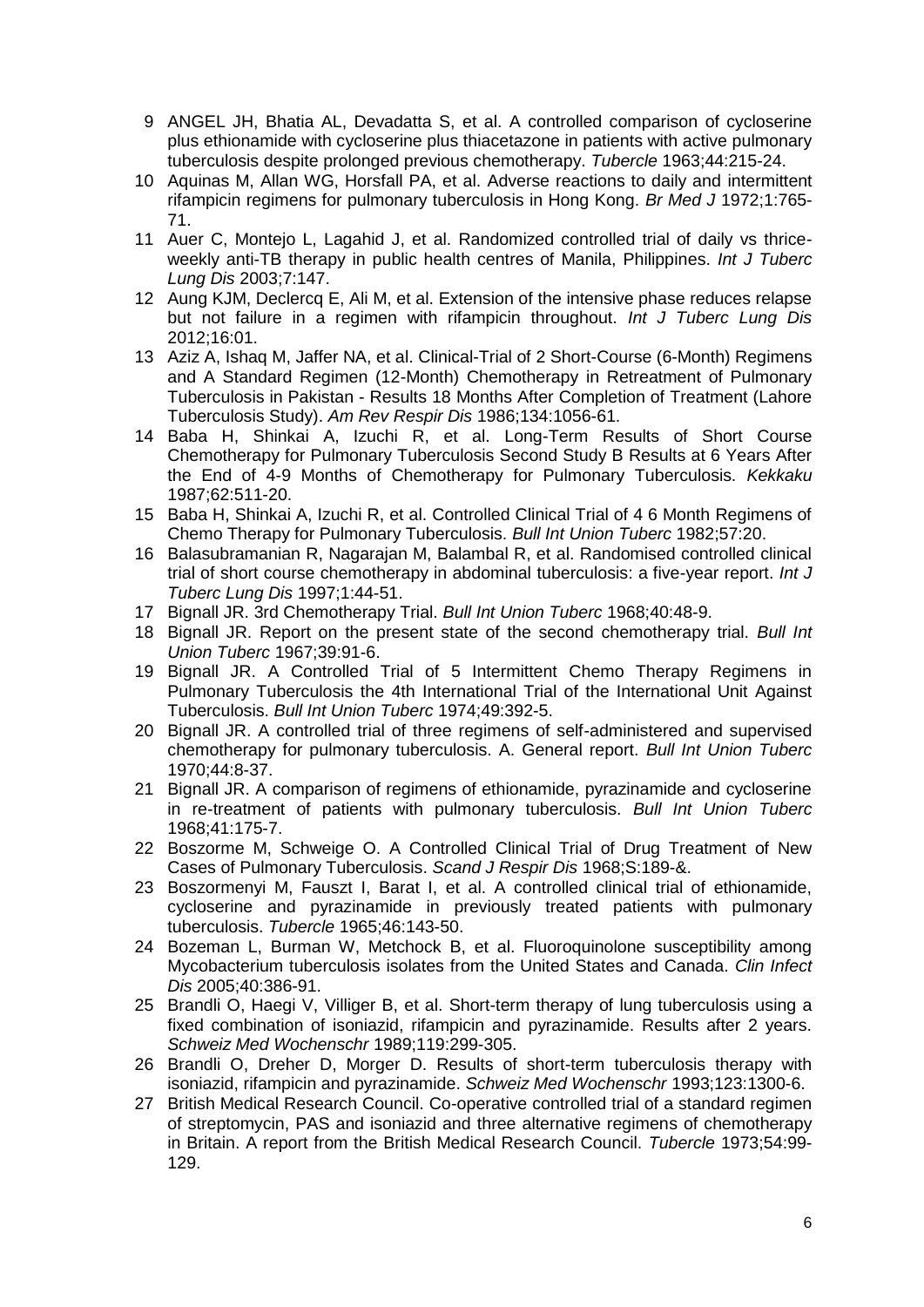- 28 British Thoracic Association. A controlled trial of six months chemotherapy in pulmonary tuberculosis. Second report: results during the 24 months after the end of chemotherapy. British Thoracic Association. *The American review of respiratory disease* 1982;126:460-2.
- 29 British Thoracic Society and Tuberculosis Association. Short-course chemotherapy in pulmonary tuberculosis. A controlled trial by the British Thoracic and Tuberculosis Association. *Lancet* 1975;1:119-24.
- 30 British Thoracic Society Research Committee. Short course chemotherapy for tuberculosis of lymph nodes: a controlled trial. British Thoracic Society Research Committee. *British Medical Journal Clinical Research Ed* 1985;290:1106-8.
- 31 Burman WJ, Goldberg S, Johnson JL, et al. Moxifloxacin versus ethambutol in the first 2 months of treatment for pulmonary tuberculosis. *Am J Respir Crit Care Med* 2006;174:331-8.
- 32 Campbell IA, Ormerod LP, Friend JAR, et al. 6-Months Versus 9-Months Chemotherapy for Tuberculosis of Lymph-Nodes - Preliminary-Results. *Respir Med* 1992;86:15-9.
- 33 Campbell IA. 6 Months Chemotherapy in Pulmonary Tuberculosis A Controlled Trial by the British-Thoracic-Association. *Br J Dis Chest* 1980;74:415.
- 34 Castelo A, Jardim JRB, Goihman S, et al. Comparison of Daily and Twice-Weekly Regimens to Treat Pulmonary Tuberculosis. *Lancet* 1989;2:1173-6.
- 35 Chan SL. Hong-Kong-Chest-Service British-Medical-Research-Council Controlled Trial of 4 3-Times-Weekly Regimens and A Daily Regimen All Given for 6 Months for Pulmonary Tuberculosis. *Thorax* 1981;36:221.
- 36 Cheung-Yam LYC. Smear-negative pulmonary tuberculosis: Controlled trial of 3 month and 2-month regimens. *Bull Int Union Tuberc* 1979;54:25.
- 37 Chicou J, Hetrick G, Le Hir M, et al. Trial chemotherapy of 103 cases of pulmonary tuberculosis, all resistant to 1 or several antibiotics, in a country with high tuberculosis endemia (early results after at least 4 months' treatment. Reflections and practical suggestions on so-called "chronic" tuberculosis). *Rev Tuberc Pneumol (Paris)* 1962;26:867-83.
- 38 Chicou FJ, Hetrick G, Huet M, et al. Comparative Assay of 2 Types of Oral Treatment of Pulmonary Tuberculosis (Ethionamide+Isoniazide Thioacetazone+Isoniazide). *Bull World Health Organ* 1968;39:731.
- 39 Chiolero R. Rifampicin in the treatment of active pulmonary tuberculosis. Controlled trial of isoniazid-rifampicin-thiocarlide versus isoniazid-streptomycin-thiocarlide in untreated tuberculosis. Treatment of relapses with the combination rifampicinethambutol-thiocarlide. *Schweiz Med Wochenschr* 1974;104:356-64.
- 40 Chmelev NA, Alyabina MG. Collective studies from the whole of the Soviet Union on controlled chemotherapy of pulmonary tuberculosis. *Bull Int Union Tuberc* 1972;47:22-9.
- 41 Chukanov VI, Saatsazova ES, Fedotova NN. Effectiveness of various chemotherapy schedules in patients with newly detected limited nondestructive pulmonary tuberculosis. *Probl Tuberk* 1988;57-60.
- 42 Citron KM. A Controlled Trial of 6 Months Chemo Therapy in Pulmonary Tuberculosis 1. Results During Chemo Therapy. *Br J Dis Chest* 1981;75:141-53.
- 43 Conde MB, Cavalcante SC, Dalcolmo M, et al. A Phase 2 Trial of a Rifapentine Plus Moxifloxacin-Based Regimen for Pulmonary TB Treatment. *Top Antivir Med* 2014;22:47.
- 44 Clinical comparison of capreomycin and kanamycin, with special reference to the effects of CPM in the KM-resistant cases. *Saishin igaku* 1968;23:2400-4.
- 45 Cooperative Study Unit on Chemotherapy of Tuberculosis of the National Sanatoria in Japan. Evaluation of alternative regimen of SM-INH-PAS and KM-TH-CS at three months interval in initial treatment of far advanced pulmonary tuberculosis. A report of the 12th series controlled trial of chemotherapy. *Kekkaku* 1972;47:151-8.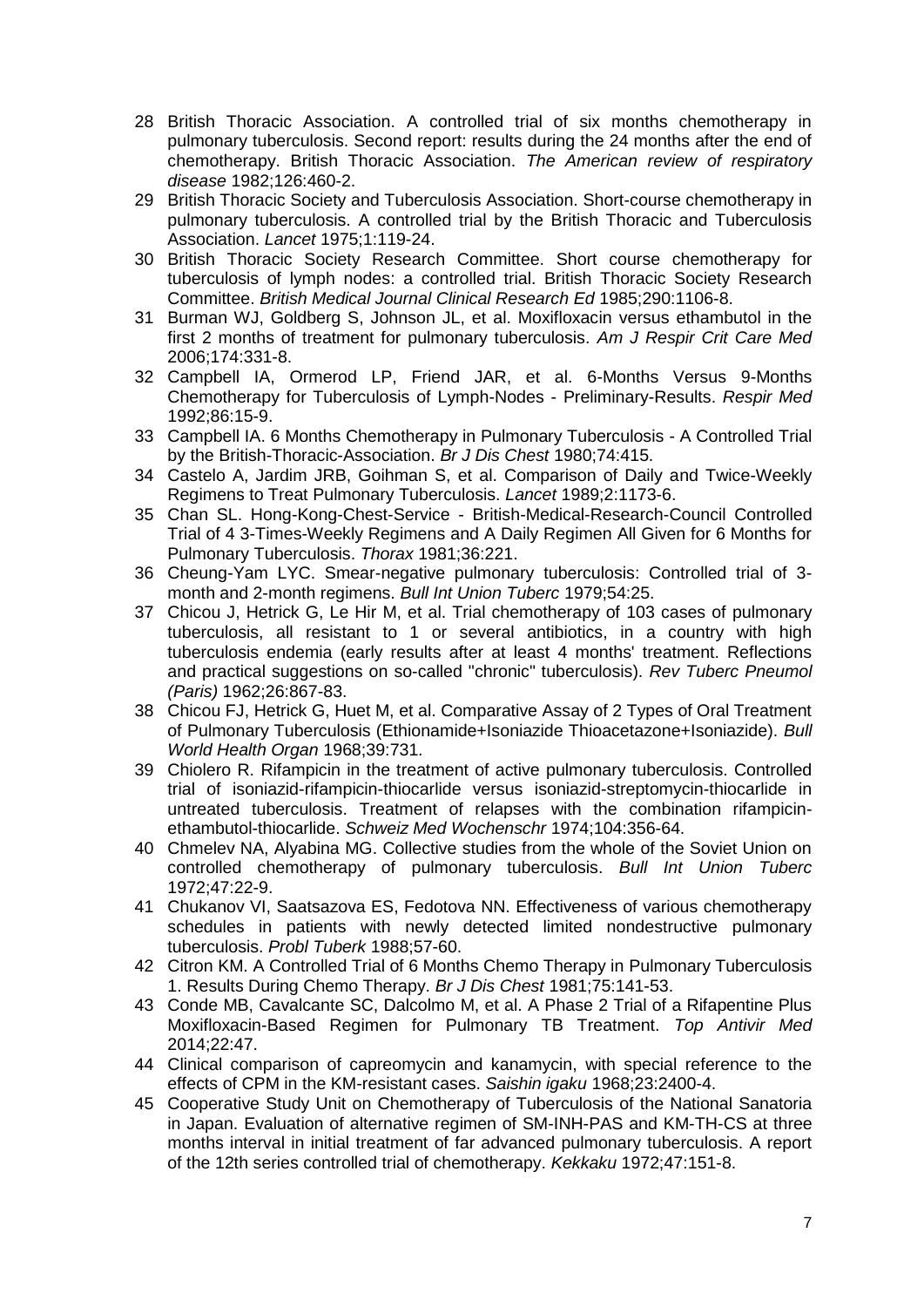- 46 Cooperative Study Unit on Chemotherapy of Tuberculosis of the National Sanatoria in Japan. Comparison of three regimens, INH-SM-PAS, INH-SM-RFP and INH-PAS-RFP, in the original treatment cases of pulmonary tuberculosis. Report of the 13th series study (original treatment study). *Kekkaku* 1973;48:235-45.
- 47 Cooperative Study Unit on Chemotherapy of Tuberculosis of the National Sanatoria in Japan. Comparison of 1.0g streptomycin, 0.5g streptomycin and 1.0g capreomycin three times a week combined with PAS and isoniazid in original treatment for pulmonary tuberculosis. Report of the 17th series of controlled trial of chemotherapy. *Kekkaku* 1976;51:271-8.
- 48 Cooperative Study Unit on Chemotherapy of Tuberculosis of the National Sanatoria in Japan. Clinical efficacy of new anti-tuberculosis drugs. Ethionamide, cycloserine and dextro-2-2'-(ethylenediimino)-di-1-butanol (ethambutol, ebutol) in re-treatment: Eighth series of controlled trials, II. The cooperative study unit on chemotherapy of tuberculosis of the national sanatoria in Japan. *Tubercle* 1966;47:1966.
- 49 Cowie RL, Brink BA. Short-course chemotherapy for pulmonary tuberculosis with a rifampicin-isoniazid-pyrazinamide combination tablet. *S Afr Med J* 1990;77:390-1.
- 50 De Figueiredo FP, Alves BA, Laborne Valle JH, et al. Short Duration Chemo Therapy of Pulmonary Tuberculosis A Pilot Trial. *Bull Int Union Tuberc* 1974;49:382-8.
- 51 Demidik SN, Sukhanov DS. Cycloferon in the complex therapy of patients with widespread forms of pulmonary tuberculosis. *Eksp Klin Farmakol* 2012;75:17-20.
- 52 Diacon A, Dawson R, Van Niekerk C, et al. Phase 2 Trial of a Novel 3-Drug Regimen for Both MDR and Drug Sensitive (DS) TB. *Abstr Intersci Conf Antimicrob Agents Chemother Intersci Conf Antimicrob Agents Chemother* 2011;51:P-931b.
- 53 Dingley HB, Sehgal KL. Treatment of Pulmonary Tuberculosis in Children Controlled Study. *Indian Pediatr* 1974;11:289-95.
- 54 Donomae I, Fujita S, Gomi J, et al. Clinical Evaluation of Rifampicin for Pulmonary Tuberculosis Part 3 A Controlled Trial on the Clinical Effects of Chemo Therapy with Rifampicin Ethambutol and Viomycin Ethambutol in Re Treatment of Cases of Pulmonary Tuberculosis. *Kekkaku* 1971;46:371-7.
- 55 Dormer BA. Comparative controlled trial of rimactane in pulmonary tuberculosis. *Int Z Klin Pharmakol Ther Toxikol* 1969;2:188.
- 56 Doster B, Newman R. Ethambutol Anti Infect in Re Treatment of Pulmonary Tuberculosis Usa Public Health Service Tuberculosis Therapy Trial Human Isoniazid Cyclo Serine Capreomycin Streptomycin Kanamycin Viomycin Ethionamide Anti Infect. *Am Rev Respir Dis* 1968;98:825-36.
- 57 Doster B, Murray FJ, Newman R, et al. Ethambutol in Initial Treatment of Pulmonary Tuberculosis - Us Public-Health Service Tuberculosis Therapy Trials. *Am Rev Respir Dis* 1973;107:177-90.
- 58 East African/British Medical Research Council. Comparative Trial of Isoniazid Alone in Low and High Dosage and Isoniazid Plus Pas in the Treatment of Acute Pulmonary Tuberculosis in East Africans. *Tubercle* 1960;41:83-102.
- 59 El Fassi El FM, Ivanovic M, Lahlou M. A trial of essentially ambulatory and intermittent treatment of patients with tb of the lung from drug-resistant M. tuberculosis. *Journal de Medecine du Maroc* 1968;4:8-9.
- 60 Enta And Eec-tuberculosis Concerted Actions. Tuberculosis (TBC) in HIV-infected patients (P): A multicentric, randomized comparative study of a three versus a four drug regimen: European Tuberculosis Study Group. *Int Conf AIDS* 1993;339.
- 61 Eule H, Iwainsky H, Kaernbach E, et al. Intermittent treatment using isoniazid and rifampicin once a week: final results of a controlled trial. *Bull Int Union Tuberc* 1976;51:115-9.
- 62 Farga V, Valenzuela P, Mendoza F, et al. Short-term chemotherapy. Controlled clinical trials in Chile. *Bull Int Union Tuberc* 1983;58:102-7.
- 63 Favez G, Leuenberger P. A Controlled Trial of Individually-Adapted Short-Course Chemotherapy Versus 2-Year Scheme in Original Treatment of Pulmonary Tuberculosis - Report After A 5-Year Follow-Up. *Chest* 1982;82:426-9.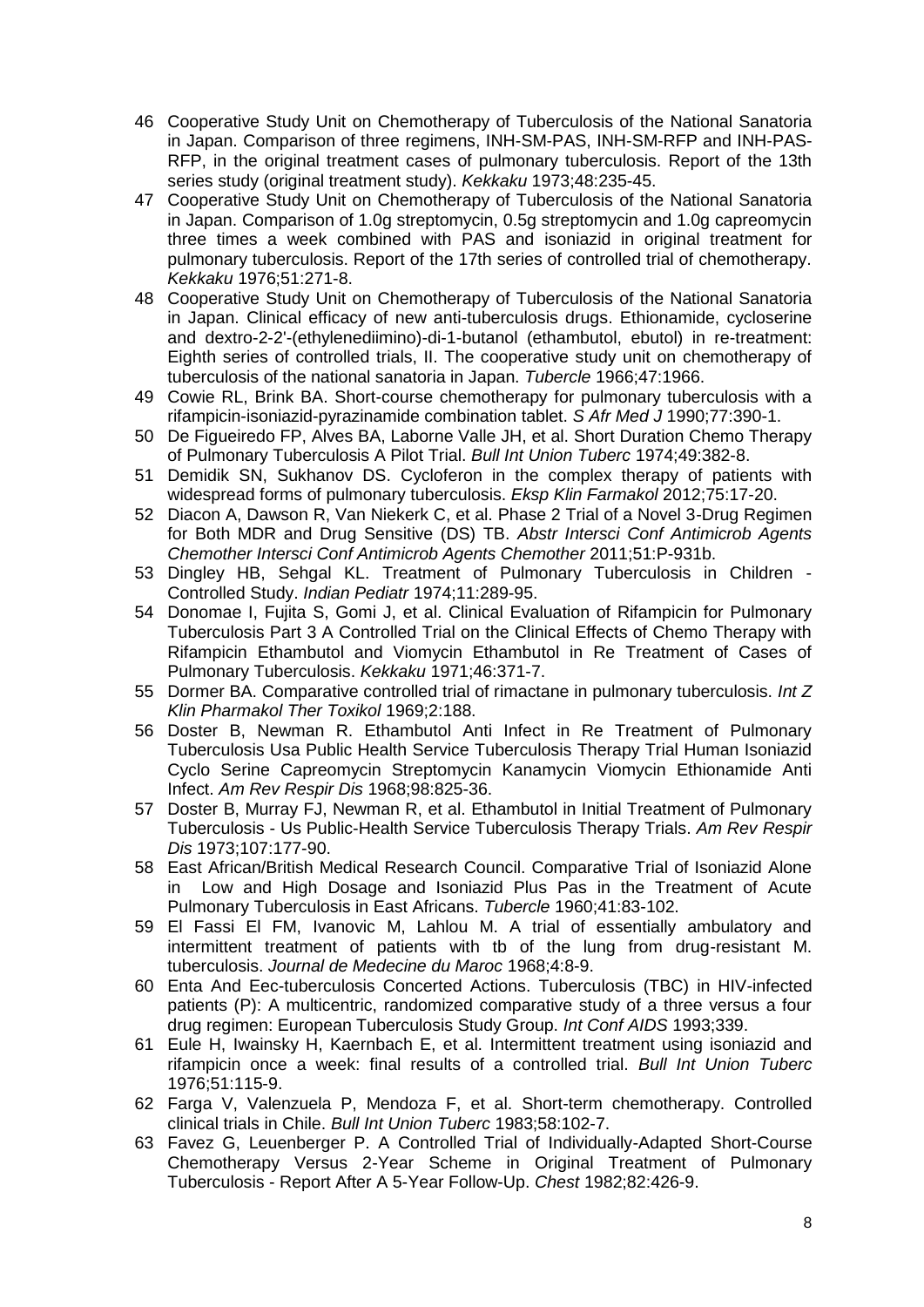- 64 Favez G, Maillard JM, Vouilloz M. Comparative results of medium and increased doses of isoniazid in the triple treatment of overt pulmonary tuberculosis. *Schweiz Med Wochenschr* 1968;98:1392-5.
- 65 Favez G, Gonin JD, Guberan E, et al. Comparative results of treatment of pulmonary tuberculosis with the compounds of benzoyl-PAS-Ca-isoniazide and streptomycinisoniazid. *Schweiz Med Wochenschr* 1969;99:150-6.
- 66 Felten MK. Importance of rifampicin in combined daily/intermittent chemotherapy for tuberculosis. *S Afr Med J* 1989;75:524-6.
- 67 Gillespie SH, Crook AM, McHugh TD, et al. Four-month moxifloxacin-based regimens for drug-sensitive tuberculosis. *N Engl J Med* 2014;371:23.
- 68 Girling DJ. A controlled clinical comparison of 6 and 8 months of antituberculosis chemotherapy in the treatment of patients with silicotuberculosis in Hong Kong. *Am Rev Respir Dis* 1991;143:262-7.
- 69 Gomi J, Aoyagi T, Fukuhara Y, et al. The short course therapies by Ryoken's method. 9 month and 12 month regimens including rifampicin (RFP) plus isoniazid (INH) in bacteriologically proved pulmonary tuberculosis. *Kekkaku* 1985;60:435-45.
- 70 Gomi J. The treatment of pulmonary tuberculosis with kanamycin. *Chemotherapia (Basel)* 1963;6:35-41.
- 71 Gonzales Montanler J, Shoenfelder J, Dolfi L, et al. Rifabutin-containing regimens for pulmonary tuberculosis: early assessment of treatment effectiveness. *Tuber Lung Dis* 1996;77:100.
- 72 Gonzalez-Montaner LJ, Natal S, Yongchaiyud P, et al. Rifabutin for the treatment of newly-diagnosed pulmonary tuberculosis: a multinational, randomized, comparative study versus Rifampicin. Rifabutin Study Group. *Tuber Lung Dis* 1994;75:341-7.
- 73 Gonzalez Montaner LJ, Palma BO, Abbate E, et al. A comparison of the therapeutic efficacy of two drug combinations in cases of previously untreated open tuberculosis. *Prax Klin Pneumol* 1978;32:717-20.
- 74 Grassi C. Treatment of chronic tuberculosis with ethambutol and prothionamide associated with rifomycin of capreomycin. *Acta Tuberc Pneumol Belg* 1969;60:450-4.
- 75 Gupta ML, Bhattacharya P. Rifabutin for the treatment of newly diagnosed pulmonary tuberculosis: A multinational randomized comparative study versus rifampicin. *Tuber Lung Dis* 1995;76:582.
- 76 Gyselen A, Verbist L, Cosemans J, et al. A cooperative study on rifampicin in original treatment of advanced pulmonary tuberculosis. *Acta Tuberc Pneumol Belg* 1969;60:563-76.
- 77 He GJ. [A comparative study of rifapentine treatment and three years follow-up on initial pulmonary tuberculous]. [Chinese]. *Chung-Hua Chieh Ho Ho Hu Hsi Tsa Chih Chinese Journal of Tuberculosis & Respiratory Diseases* 122;16:73-6.
- 78 Heemskerk D, Day J, Chau TT, et al. Intensified treatment with high dose rifampicin and levofloxacin compared to standard treatment for adult patients with tuberculous meningitis (TBM-IT): protocol for a randomized controlled trial. *Trials* 2011;12:25.
- 79 Holden H, Shane SJ, Vanrooyen CE. Ristocetin Treatment Failure in Pulmonary Tuberculosis. *Am Rev Respir Dis* 1960;82:736-7.
- 80 Hong Kong Chest Service/British Medical Research Council. A controlled study of rifabutin and an uncontrolled study of ofloxacin in the retreatment of patients with pulmonary tuberculosis resistant to isoniazid, streptomycin and rifampicin. *Tuber Lung Dis* 1992;73:59-67.
- 81 Hong Kong Tuberc Treat Serv, Br Med Res COUN. The Influence of Age and Sex on the Incidence of the Flu Syndrome and Rifampicin Dependent Antibodies in Patients on Intermittent Rifampicin for Tuberculosis. *Tubercle* 1975;56:173-8.
- 82 Hong Kong Tuberculosis Treat Service/British Medical Research Council. A study in Hong Kong to evaluate the role of pretreatment susceptibility tests in the selection of regimens of chemotherapy for pulmonary tuberculosis--second report. A Hong Kong Tuberculosis Treatment Services/British Medical Research Council Investigation. *Tubercle* 1974;55:169-92.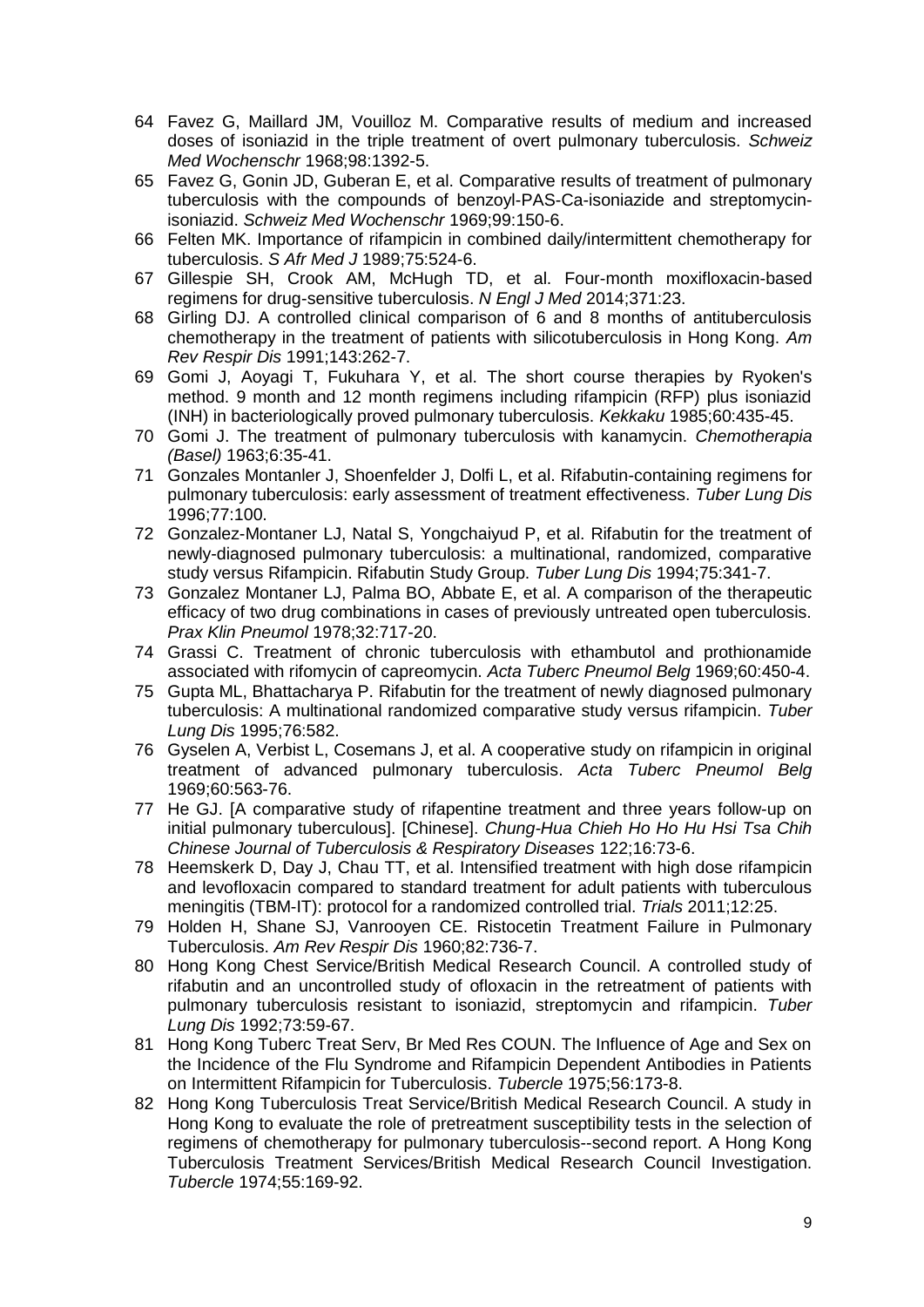- 83 Hong Kong Tuberculosis Treat Service/British Medical Research Council. A controlled clinical trial of small daily doses of rifampicin in the prevention of adverse reactions to the drug in a once-weekly regimen of chemotherapy. A Hong Kong Tuberculosis Treatment Services-British Medical Research Council Investigation. *Clin Allergy* 1974;4:1-12.
- 84 Hong Kong Tuberc Treat Serv Brompton Hosp Br Med Res Counc. A Controlled Trial of Daily and Intermittent Rifampicin Plus Ethambutol in the Re Treatment of Patients with Pulmonary Tuberculosis Results Up to 30 Months. *Tubercle* 1975;56:179-89.
- 85 Hong Kong Tuberc Treat Serv, Brompton Hosp E, Brit Med Res Counc Invest. A Controlled Clinical Trial of Daily and Intermittent Regimens of Rifampicin Plus Ethambutol in the Re Treatment of Patients with Pulmonary Tuberculosis in Hong-Kong. *Tubercle* 1974;55:1-27.
- 86 Hong Kong Tuberculosis Treatment Services/British Medical Research Council. A controlled clinical trial of small daily doses of rifampicin in the prevention of adverse reactions to the drug in a once weekly regimen of chemotherapy in Hong Kong: Second report: the results at 12 months. *Tubercle* 1974;55:193-210.
- 87 Huang C-S, Wu C-C. Observation of the clinical efficacy of sparfloxacin in the treatment of multiple drug resistance pneumonial tuberculosis. *Zhongguo Kang Sheng Su Za Zhi* 2000;25:302-3.
- 88 Huet M, Boube G, Rist N. Trial of therapy of pulmonary tuberculosis in Cameroon with a combination of isoniazid and thiacetazone. Survey of results after 6 months. *Arch Inst Pasteur Tunis* 1973;50:267-90.
- 89 International Union against Tuberculosis. An international investigation of the efficacy of chemotherapy in previously untreated patients with pulmonary tuberculosis. A trial directed by the committee on treatment and the committee on bacteriology and immunology of the International Union against Tuberculosis. *Bull Int Union Tuberc* 1964;34:82-191.
- 90 Jawahar MS, Banurekha VV, Paramasivan CN, et al. Randomized Clinical Trial of Thrice-Weekly 4-Month Moxifloxacin or Gatifloxacin Containing Regimens in the Treatment of New Sputum Positive Pulmonary Tuberculosis Patients. *Plos One* 2013;8:e67030.
- 91 Kang WL, Xie YG, Tan WG, et al. Study on the efficacy and safety of short-term treatment including fluoroquinolones anti-tuberculosis drugs for rifampicin resistant pulmonary tuberculosis. *Zhong Guo Di Fang Bing Xue Za Zhi* 2009;30:179-83.
- 92 Kim M, Park D, Sohn J, et al. A prospective randomized, controlled study to determine the optimal duration of antituberculous therapy for tuberculous cervical lymphadenitis. *Abstr Intersci Conf Antimicrob Agents Chemother Intersci Conf Antimicrob Agents Chemother* 2003;43:416.
- 93 Kleeberg HH. Pulmonary Tuberculosis Treated with Isoprodian and Rifampicin Or Pyrazinamide. *Chemotherapy (Los Angel)* 1987;33:219-28.
- 94 Larbaoui D, Lamrani Z, Boulahbal F. Final results of a controlled chemotherapy trial comparing four 'heavy' regimens of short-course chemotherapy in pulmonary tuberculosis. *Bull Int Union Tuberc* 1982;57:20.
- 95 Larbaoui D, Alloula R, Boulahbal F. Comparison between four reserve treatments using rifampicin and ethambutol: three long intermittent treatments and one short daily one. *Rev Fr Mal Respir* 1977;5:421-30.
- 96 Larbaoui D, Lamrani Z, Boulahbal F. Final results of a controlled trial comparing four heavy short-course chemotherapy regimens in the treatment of pulmonary tuberculosis. *Bull Int Union Tuberc* 1984;59:30-3.
- 97 Li L, Zheng SH, Chu NH, et al. Effects of two treatment regimens for drug-resistant tuberculosis in tuberculosis control project areas: a comparative study. *Zhonghua Yi Xue Za Zhi (Taipei)* 2008;88:3387-91.
- 98 Lienhardt C, Cook SV, Burgos M, et al. Efficacy and Safety of a 4-Drug Fixed-Dose Combination Regimen Compared With Separate Drugs for Treatment of Pulmonary Tuberculosis The Study C Randomized Controlled Trial. *JAMA* 2011;305:1415-23.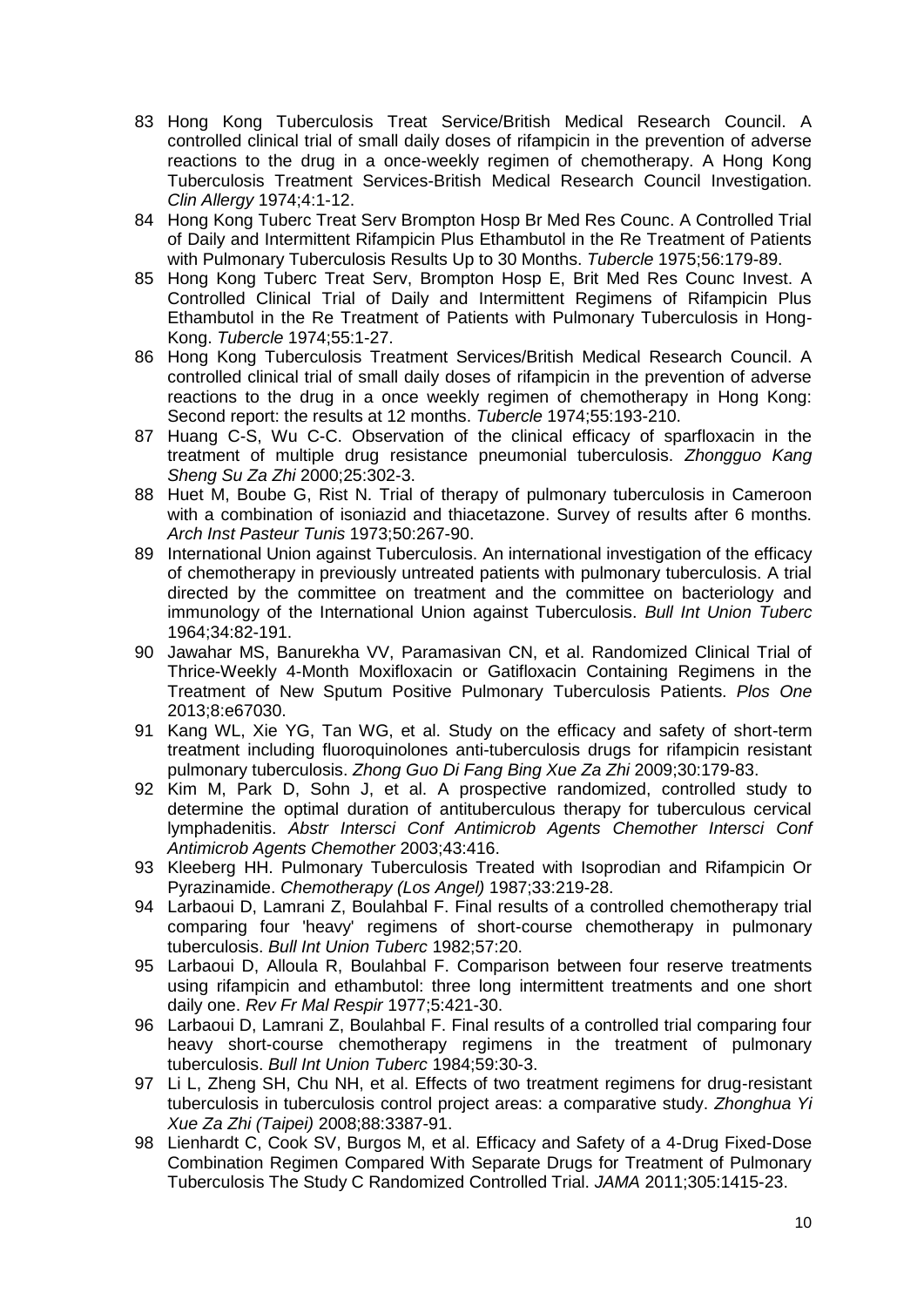- 99 Lind A, Rist N. Results of the second chemotherapy trial of the IUAT. Bacteriological part. *Bull Int Union Tuberc* 1968;41:178.
- 100 Long MW, Snider DE, Jr., Farer LS. U.S. Public Health Service Cooperative trial of three rifampin-isoniazid regimens in treatment of pulmonary tuberculosis. *Am Rev Respir Dis* 1979;119:879-94.
- 101 Macnab MF, Bohmer PD, Seager JR. Evaluation of the 3-drug combination, Rifater, versus 4-drug therapy in the ambulatory treatment of tuberculosis in Cape Town. *S Afr Med J* 1994;84:325-8.
- 102 Proceedings: Chemotherapy in tuberculosis. (3) Side effects. *Kekkaku* 1975;50:76-7.
- 103 Mawer C, Ignatenko NV, Wares DF, et al. Comparison of the effectiveness of WHO short-course chemotherapy and standard Russian antituberculous regimens in Tomsk, western Siberia. *Lancet* 2001;358:11.
- 104 Med Res Counc Work Party Tuberc Spine (Uk). A Controlled Trial of Six-Month and Nine-Month Regimens of Chemotherapy in Patients Undergoing Radical Surgery for Tuberculosis of the Spine in Hong Kong. *Tubercle* 1986;67:243-60.
- 105 Meissner G. Rifampicin in newly detected, untreated cases of pulmonary tuberculosis. *Acta Tuberc Pneumol Belg* 1969;60:554-6.
- 106 Merle CS, Fielding K, Sow OB, et al. A four-month gatifloxacin-containing regimen for treating tuberculosis. *N Engl J Med* 2014;371:23.
- 107 MRC Working Party on Tuberculosis of the Spine. Five-year assessment of controlled trials of short-course chemotherapy regimens of 6, 9 or 18 months' duration for spinal tuberculosis in patients ambulatory from the start or undergoing radical surgery. Fourteenth report of the Medical Research Council Working Party on Tuberculosis of the Spine. *International Orthopaedics* 1999;23:73-81.
- 108 Mukadi Y, Perriens J, Willame JC, et al. Short Course Antituberculous Therapy for Pulmonary Tuberculosis in Hiv Seropositive Patients A Prospective Controlled Study. *Int Conf AIDS* 1990;507.
- 109 Narayanan PR. Low rate of emergence of drug resistance in sputum positive patients treated with short course chemotherapy. *Int J Tuberc Lung Dis* 2001;5:40-5.
- 110 National Cooperative Group On Clinical Study Of Rafapentine. A controlled clinical trial of rifapentine containing chemotherapy regimens for bacillary tuberculosis: Results at three years. *Chinese Journal of Antibiotics* 1992;17:313-22.
- 111 Nitti V, Delli Veneri F, Marra A. Rifomycin in treatment of chronic tuberculosis with bacilli resistant to standard medications. *Acta Tuberc Pneumol Belg* 1969;60:455-65.
- 112 Nunn AJ, Cook SV, Burgos M, et al. Results at 30 months of a randomised trial of FDCs and separate drugs for the treatment of tuberculosis. *Int J Tuberc Lung Dis* 2014;18:01.
- 113 Pamra SP, Nagpaul DR, Baily GVJ, et al. Short course chemotherapy trial involving the use of INH and Thiacetazone in the continuation phase. *Indian J Tuberc* 1988;35:68-75.
- 114 Perriens JH, Stlouis ME, Mukadi YB, et al. Pulmonary Tuberculosis in Hiv-Infected Patients in Zaire - A Controlled Trial of Treatment for Either 6 Or 12 Months. *N Engl J Med* 1995;332:779-84.
- 115 Pilheu JA. Short-duration treatment of pulmonary tuberculosis. 1977. *Chest* 2009;136:e30.
- 116 Poh SC. Controlled Trial of 4 Month and 6 Month Regimens of Chemo Therapy in the Treatment of Pulmonary Tuberculosis A Singapore British Medical Research Council Study. *Bull Int Union Tuberc* 1978;53:242-3.
- 117 Pult N, Barandun S. Report of the team of the Society of Swiss Tuberculosis Experts on the clinical trial of cycloserine. *Schweiz Z Tuberc Pneumonol* 1958;15:417-68.
- 118 Punnotok J, Pumprueg U, Chakorn T. A comparison of two short course tuberculosis chemotherapy regimens, both using Rifater during an intensive phase, with a 3 year follow-up. *J Med Assoc Thai* 1995;78:298-304.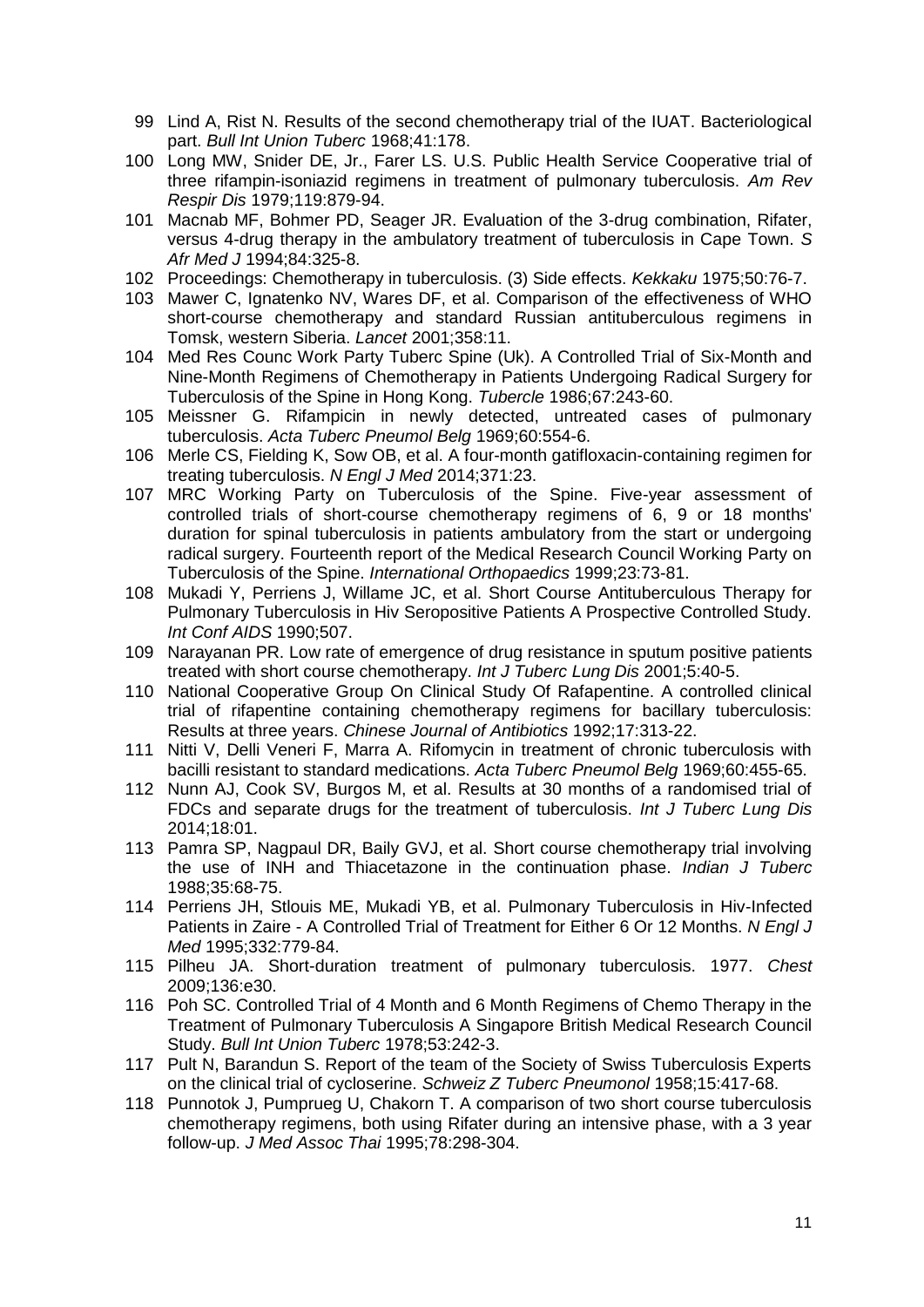- 119 Rabier M, Sarrat H. Comparison of 3 Ambulatory Methods of Treating Pulmonary Tuberculosis in Senegal Preliminary Results with Thiacetazone. *Rev Tuberc Pneumol (Paris)* 1971;35:751-62.
- 120 Radenbach KL. Results of Clinical Studies with Capreomycin Ethambutol and Rifampicin in the Heckeshorn Hospital Berlin. *Scand J Respir Dis Suppl* 1969;69:43- 53.
- 121 Ramasamy R, Reginald A, Ganesan E. The use of high-dose isomazid in intermittent regime TB treatment--some preliminary findings. *Trop Doct* 2000;30:56.
- 122 Research Committee of the British Tuberculosis Association. An investigation of the value of ethionamide with pyrazinamide or cycloserine in the treatment of chronic pulmonary tuberculosis. A report from the Research Committee of the British Tuberculosis Association. *Tubercle* 1961;42:269-86.
- 123 Research Committee of the Tuberculosis Association of India. Short course chemotherapy of pulmonary tuberculosis - Interim report on second tuberculosis association of India trial. *Indian J Tuberc* 1983;30:57-62.
- 124 Reves R, Heilig CM, Tapy JM, et al. Intermittent tuberculosis treatment for patients with isoniazid intolerance or drug resistance. *Int J Tuberc Lung Dis* 2014;18:571-80.
- 125 Rey DR, Guerra Sanz FJ. Clinical trial of short-course chemotherapy regimens (6 months) in patients with newly detected pulmonary tuberculosis. *Bull Int Union Tuberc* 1979;54:30-1.
- 126 Rist N. The attack treatment of pulmonary tuberculosis with combined isoniazid and ethionamide. The conclusions drawn from the Tangier trial. *Rev Tuberc Pneumol (Paris)* 1962;26:740-5.
- 127 Rist N. A controlled trial of three regimens of self-administered and supervised chemotherapy for pulmonary tuberculosis. B. Bacteriological report. *Bull Int Union Tuberc* 1970;44:38-53.
- 128 Robitzek EH. A controlled trial of six months chemotherapy in pulmonary tuberculosis. *Am Rev Respir Dis* 1983;127:255.
- 129 Rogowski J, Masztalerz J, Piasecki Z, et al. Once Weekly Treatment of Fast Isoniazid Inactivators with Newly Diagnosed Pulmonary Tuberculosis with Drug Combinations Containing Isoniazid Matrix Icn Canada Controlled Clinical Trial. *Bull Int Union Tuberc* 1982;57:21.
- 130 Ruslami R, Nijland HMJ, Alisjahbana B, et al. Pharmacokinetics and tolerability of a higher rifampin dose versus the standard dose in pulmonary tuberculosis patients. *Antimicrob Agents Chemother* 2007;51:2546-51.
- 131 Salinger PL, Dormer BA. Rifampicin, ethambutol, ethionamide and hydronsan in advanced pulmonary tuberculosis. *S Afr Med J* 1972;46:354-8.
- 132 Schutz I. A comparison of rifampicin, ethambutol and PAS in short-term monotherapy. Preliminary results of the third cooperative study of the WATL. *Acta Tuberc Pneumol Belg* 1969;60:437-41.
- 133 Schutz I, Bartmann K. Sputum excretion of tubercle bacilli as early criterion in the evaluation of the therapeutic effectiveness of antituberculous drugs, illustrated by its use in a controlled trial of single-drug regimens. *Antibiot Chemother* 1970;16:490- 500.
- 134 Shennan DH. A controlled clinical trial of streptomycin plus thiacetazone: British Medica Research Council-Rhodesian Tuberculosis Service-Brompton Hospital laboratory investigation. *Tubercle* 1968;49:8.
- 135 Shishito S, Sugawara H, Kato M, et al. A clinical trial of rifampicin in renal tuberculosis. *Kekkaku* 1973;48:323-8.
- 136 Snider DE. A Controlled Trial of 6 Months Chemotherapy in Pulmonary Tuberculosis. *Am Rev Respir Dis* 1983;127:254-5.
- 137 Snider DE, Graczyk J, Bek E, et al. Supervised six-months treatment of newly diagnosed pulmonary tuberculosis using isoniazid, rifampin, and pyrazinamide with and without streptomycin. *Am Rev Respir Dis* 1984;130:1091-4.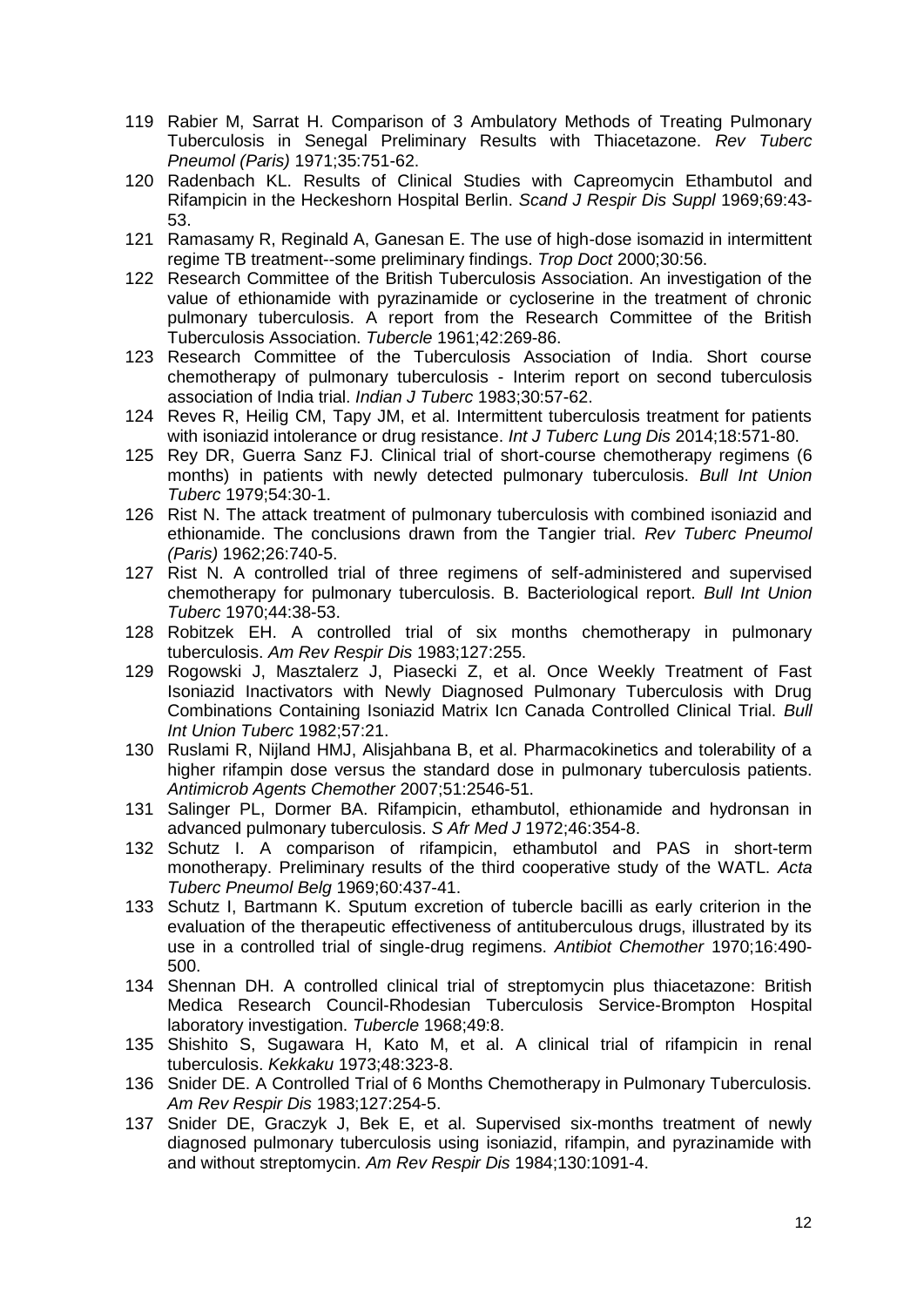- 138 Sokolova GB, Khaimenova TI, Borisov SE, et al. The effectiveness and safety of sparfloxacine in combined therapy for tuberculosis. *Probl Tuberk Bolezn Legk* 2007;40-5.
- 139 Sokolova GB, Kirtaeva OV, Lazareva IV, et al. Russian cycloserine in complex therapy of drug resistant tuberculosis. *Antibiot Khimioter* 2008;53:32-4.
- 140 Sokolova GB, Koriakin VA, Khalbaeva IV, et al. Combined chemotherapy of patients with tuberculosis - new regimens and dosage forms. *Probl Tuberk* 1993;5:21-3.
- 141 Somner AR. Short-Course Chemotherapy in Pulmonary Tuberculosis 3Rd Report. *Lancet* 1980;1:1182-4.
- 142 Somner AR, ANGEL JH, Citron KM. A controlled trial of six months' chemotherapy in pulmonary tuberculosis - second report: Results up to 24 months following the end of chemotherapy. *Thorax* 1982;37:791-2.
- 143 Stahle I. Benzacyl and pas in the treatment of pulmonary tuberculosis. A comparative study. *Acta Tuberc Scand* 1957;34:83-101.
- 144 Steininger WJ. Ethambytol in the retreatment of pulmonary tuberculosis. United States Public Health Service cooperative trial. *Bull Int Union Tuberc* 1968;41:181-2.
- 145 Sung CC, Chi HS, Young PH. Comparison of 9-month and 6-month short course regimens for sputum microscopy positive pulmonary tuberculosis patients under programme conditions. *Tuberc Respir Dis (Seoul)* 1986;33:9-18.
- 146 Sutherland AM. The treatment of tuberculosis of the endometrlum. A comparison of streptomycin and PAS with streptomycin and isoniazid. *Journal of obstetrics and gynaecology of the British Empire* 1958;65:1958-450.
- 147 Swai OB. 3rd study by the African and British Medical Research Councils of short term chemotherapy (including relapse rates during 18 months following chemotherapy). *Bull Int Union Tuberc* 1978;53:254-5.
- 148 Tala E, Heinivaara O, Kokkola K, et al. 9 Month Chemo Therapy of Isoniazid Plus Rifampicin in Pulmonary Tuberculosis Compared with Initial Triple Regimens A Controlled Cooperative Trial in Finland. *Bull Int Union Tuberc* 1982;57:64.
- 149 The British Thoracic Society Research Committee. Short course chemotherapy for lymph node tuberculosis: final report at 5 years. British Thoracic Society Research Committee. *British Journal of Diseases of the Chest* 1988;82:282-4.
- 150 Thwaites GE, Bhavnani SM, Chau TTH, et al. Randomized pharmacokinetic and pharmacodynamic comparison of fluoroquinolones for tuberculous meningitis. *Antimicrob Agents Chemother* 2011;55:3244-53.
- 151 Tripathy SP. Controlled clinical trial of a 3-month regimen and 2 5-month regimens in the treatment of pulmonary tuberculosis. 2d study of the short-term treatment administered in Madras. *Bull Int Union Tuberc* 1983;58:97-101.
- 152 Tripathy SP, Menon NK, Mitchison DA, et al. Response to treatment with isoniazid plus PAS of tuberculous patients with primary isoniazid resistance. *Tubercle* 1969;50:257-68.
- 153 Tuberculosis Association of India. Short-term chemotherapy of pulmonary tuberculosis - A controlled trial. *Indian J Tuberc* 1980;27:48-53.
- 154 Tuberculosis Chemotherapy Centre Madras. A controlled comparison of a twiceweekly and three once-weekly regimens in the initial treatment of pulmonary tuberculosis. *Bull World Health Organ* 1970;43:143-206.
- 155 United States Public Health Service Tuberculosis Therapy Trial. Sequential use of paired combinations of isoniazid, streptomycin, paraaminosalicylic acid, and pyrazinamide. A United States Public Health Service Tuberculosis Therapy Trial. *American Review of Respiratory Disease* 1959;80:627-40.
- 156 Valenzuela P, Valenzuela MT, Ponce J. Response to short-course chemotherapy of patients with initial resistance to antituberculosis drugs. *Bull Pan Am Health Organ* 1988;22:175-83.
- 157 Velayutham BV, Allaudeen IS, Sivaramakrishnan GN, et al. Sputum culture conversion with moxifloxacin-containing regimens in the treatment of patients with